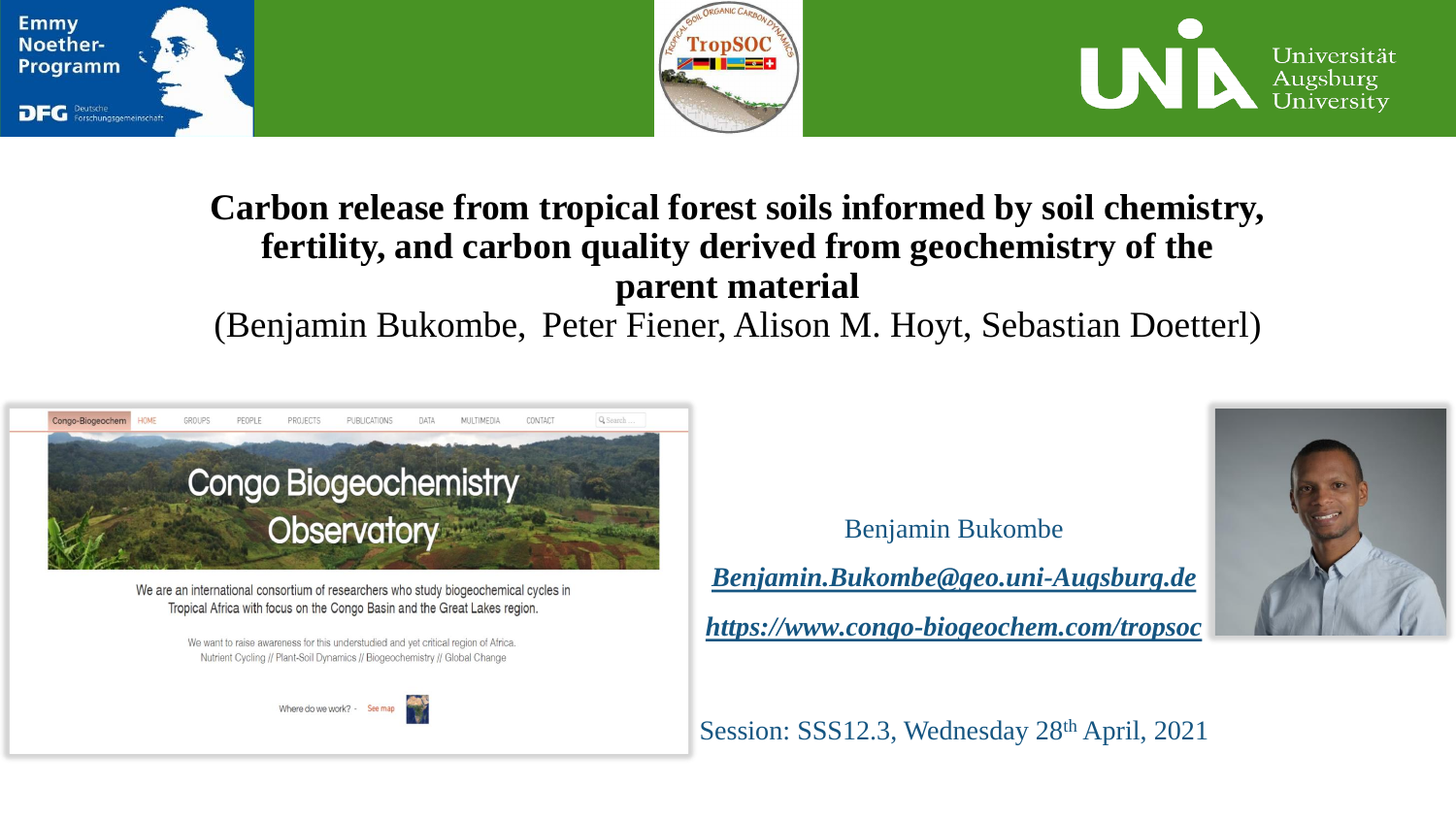- Heterotrophic soil respiration is an important component of the global terrestrial carbon (C) cycle, driven by environmental factors acting from local to continental scales. However, for tropical Africa, these factors and their interactions remain largely unknown
- In this study, we try to answer if C release through heterotrophic respiration from forest soils in the humid tropics follows predictable patterns related to geochemical soil properties

• We hypothesize that, in the absence of anthropogenic disturbance, soil geochemistry derived from its parent material has a lasting effect on soil C respiration due to its influence on stabilization mechanisms and soil fertility, even in deeply weathered natural tropical soils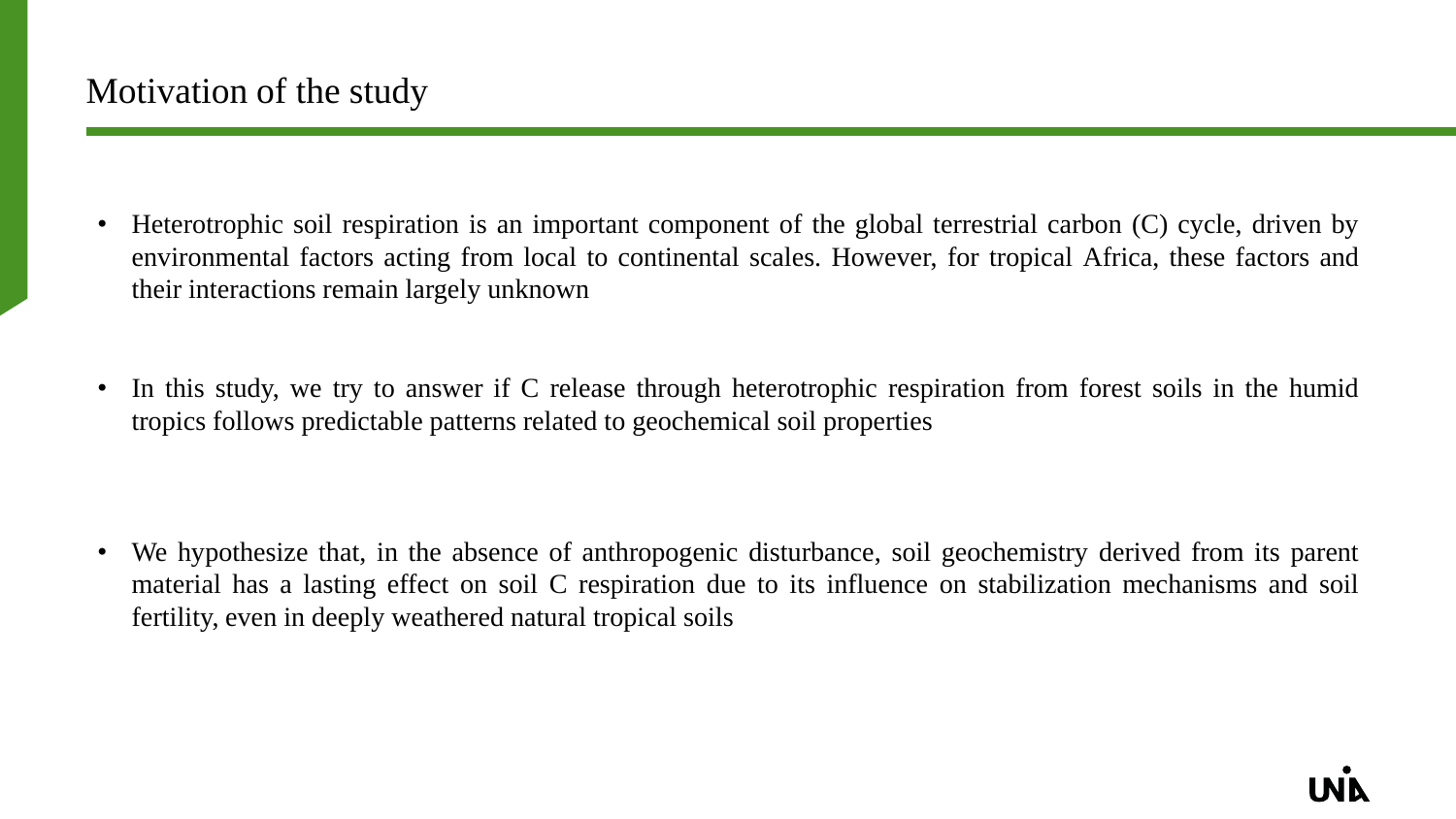## Study sites and experiment

■ We collected samples along geochemical gradients From mafic to felsic to mixed geochemistry



Chemical composition of rock samples representing the parent material of three geochemical regions

Our study sites are located along the East African Rift Valley in DR Congo, Rwanda and Uganda



We incubated the samples under stable environmental conditions and measured the heterotrophic respiration expressed per C unit(SPR) and dry soil (TPR) as well as  $\Delta^{14}$ C for three depth intervals with contrasting biological, physical and chemical properties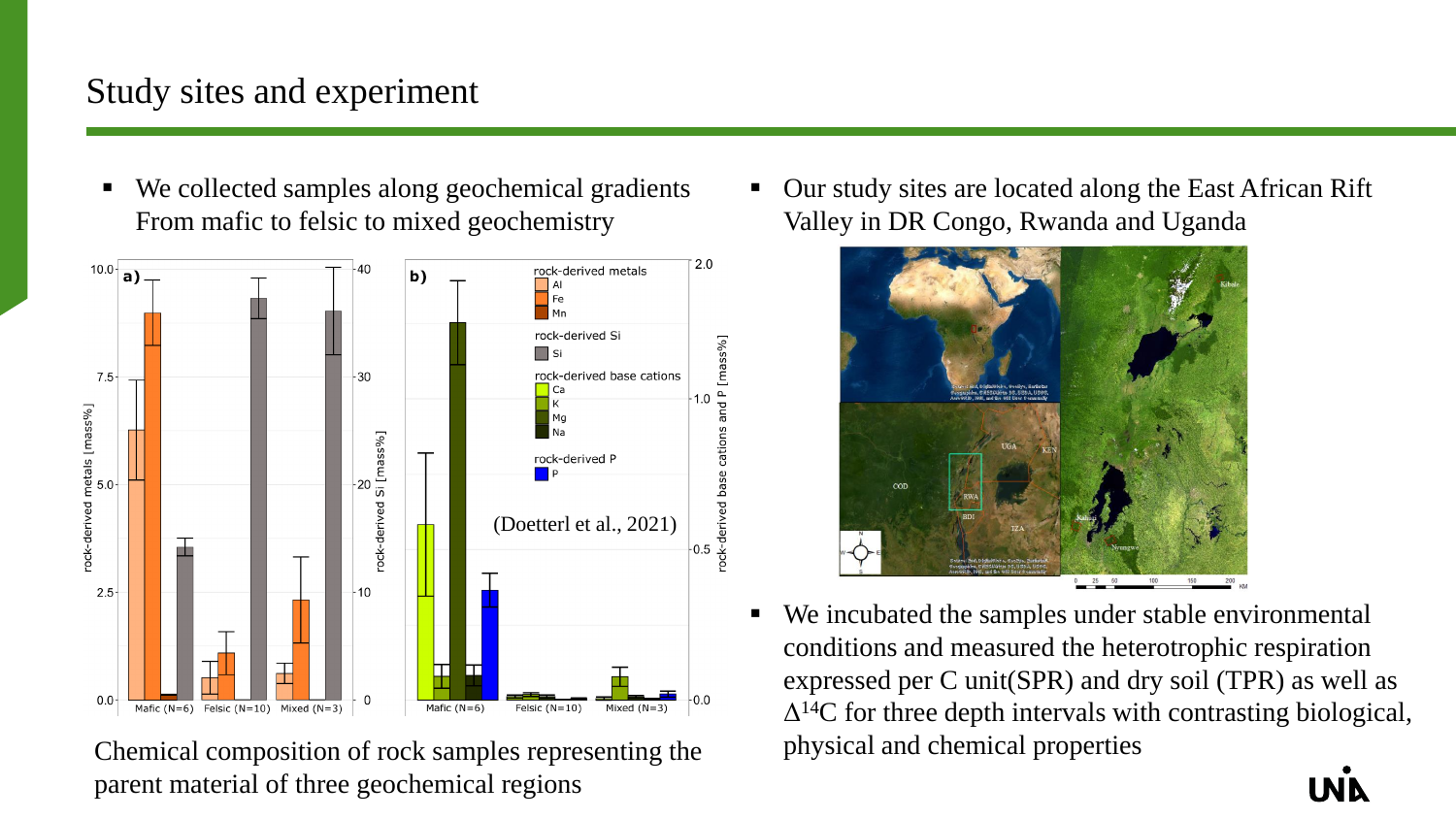Results- SPR was lower and decreased more strongly with depth in mafic soils and was highly correlated with lower  $\Delta^{14}$ C reflecting older SOC



- SPR was lower and decreased more strongly with depth in mafic soils (75% decrease in deep subsoil compared to topsoil) than in felsic soils (33% decrease compared to the topsoil) (Panel B)
- In mixed sediment sites, low SPR was highly associated with poor quality fossil organic C as indicated by lower  $\Delta^{14}C$  and higher CN values and lower nutrient availability (N&P) to microbial decomposers. Microbes still access some of the old C in under ideal conditions  $(panel A,B, \& C)$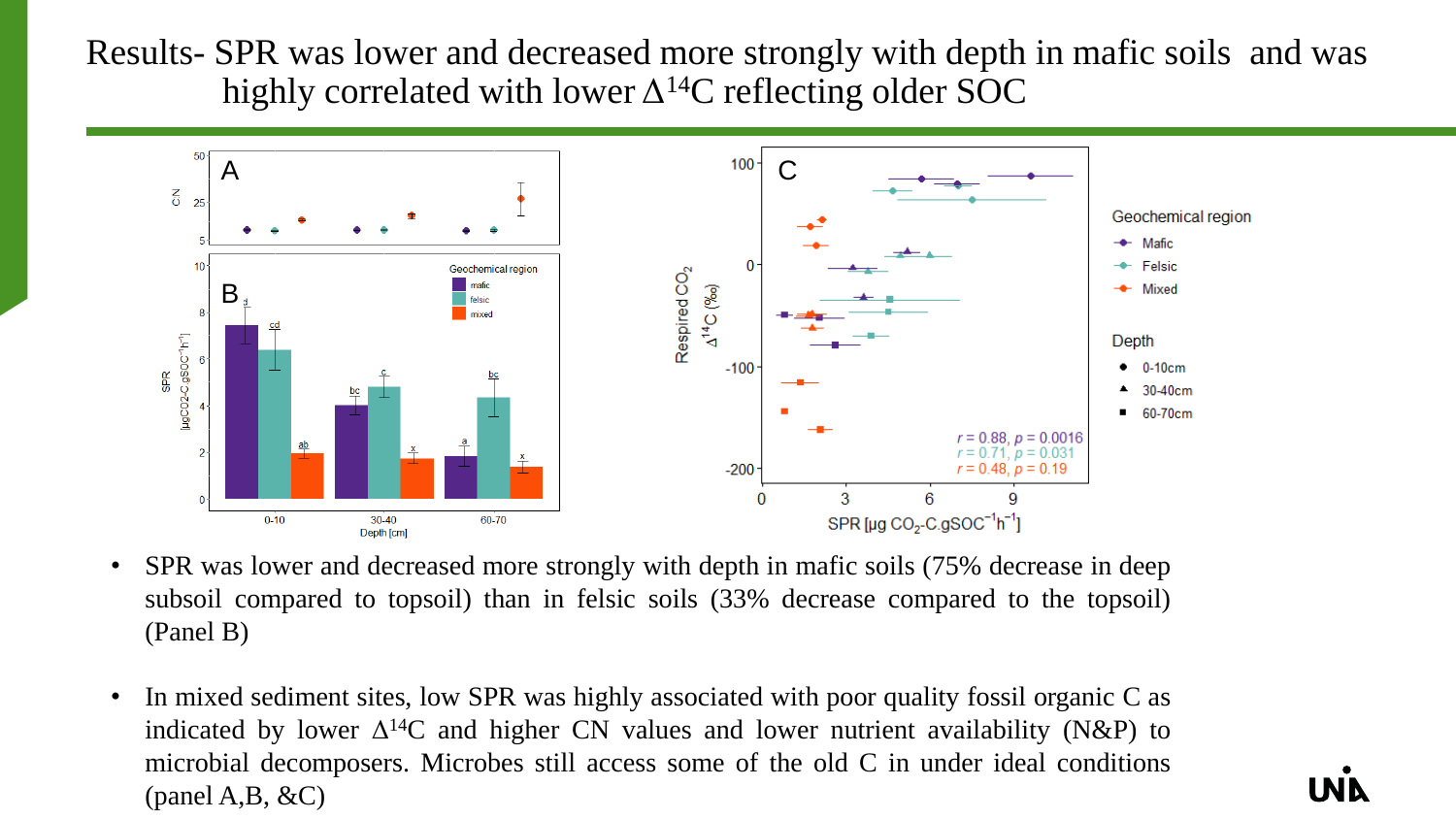# Results- Soil chemistry namely fertility and the presence pedogenic oxides drive SPR in highly weathered tropical soils



- The chemistry of the soil solution (soil fertility indicators) independent of soil depth, played an important role in explaining SPR (panel A)
- Although the mafic soils are more fertile than soils in the felsic or mixed sediment region, SPR was indirectly controled by C stabilization mechanisms through aggregation, as indicated by the presence or absence of pedogenic oxides between geochemical regions (panel A,B,C)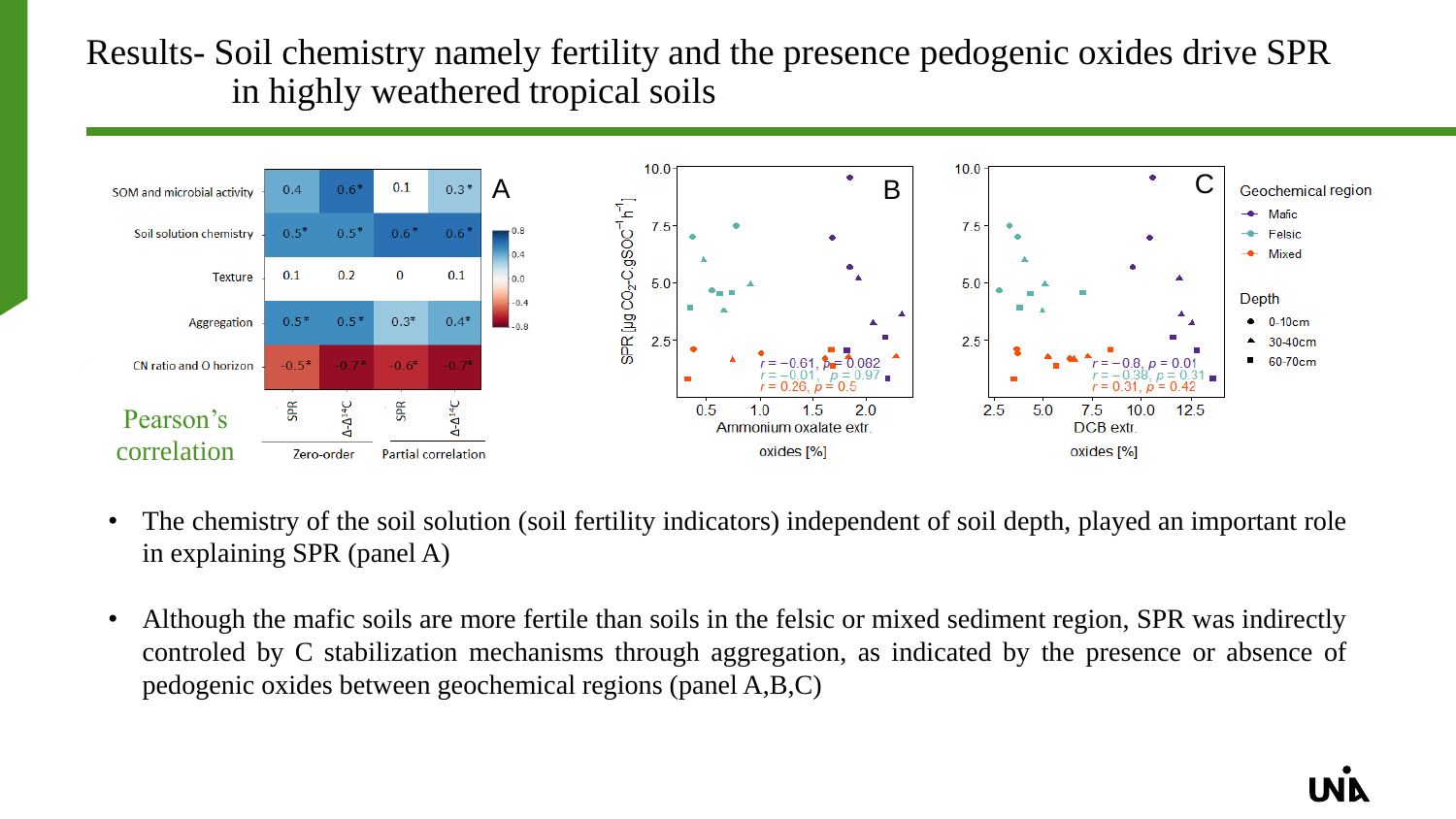#### **Conclusions**

- Our study shows that geochemical differences in the parent material of tropical soils continue to influence the SOC stocks and C turnover by creating barriers to microbial decomposers through organo-mineral complexes or stimulating microbial activity through nutrient supply, even after many millennia of weathering
- In the presence of mineral-C stabilization or poor quality organic C such as that available in mixed sediment region, microorganism discriminate these sources of C in favor easily accessible C
- Geochemistry of the soil parent material and its lasting role on pedogenesis are key factors to consider to improve our understanding of C release from tropical forest soils

• These findings could potentially be an important improvement for predicting future C turnover and the representation of tropical forest soils in land surface models